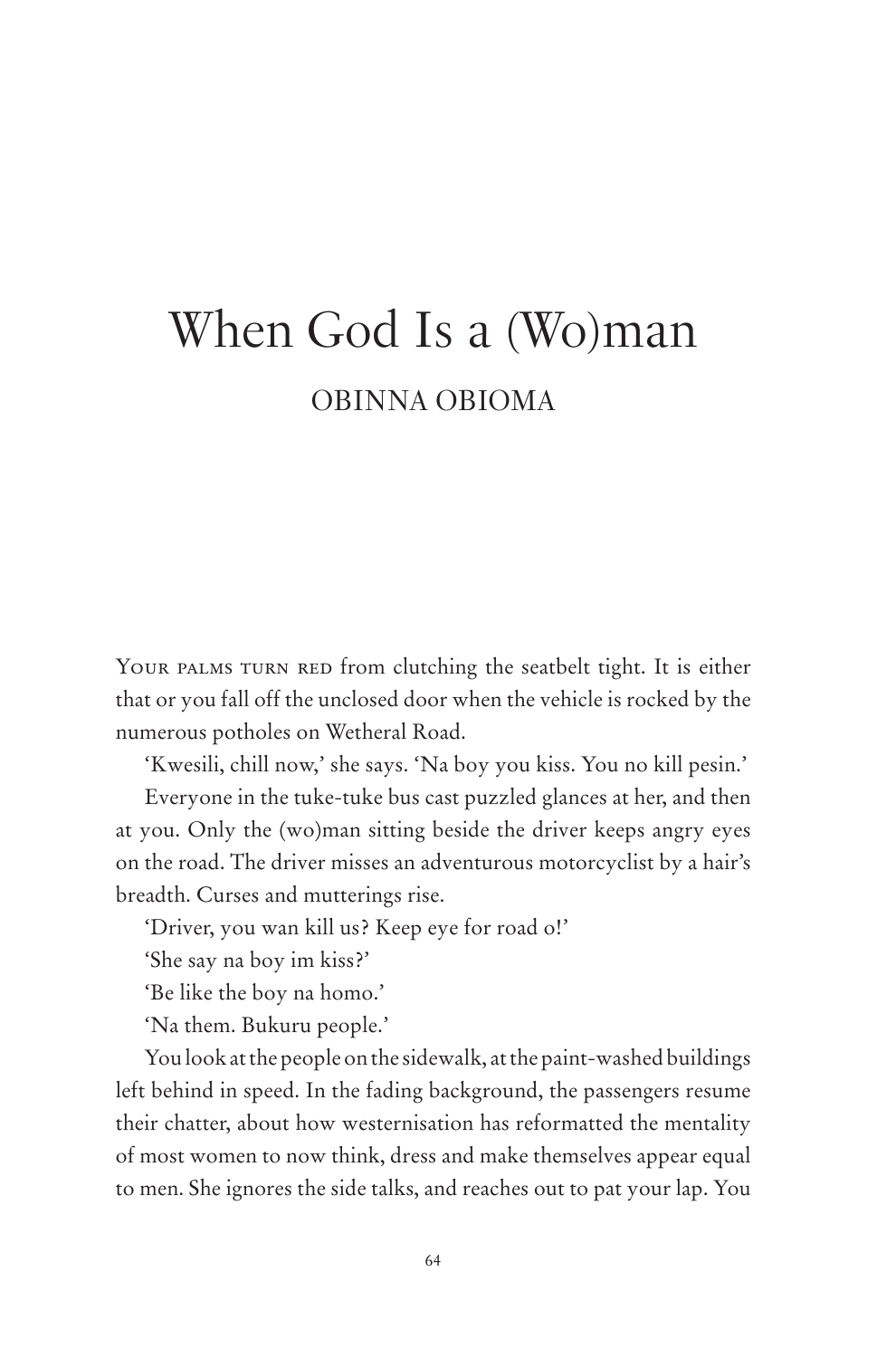silently curse whatever made Oyoyo, the family driver, to be absent this morning of all mornings. You hang on to life.

'You will be fine. This is nothing.'

Wrong. This is everything. You've been punished, shamed at the school's assembly ground, suspended and told to come with your parents after two weeks. Now, you are about to enter the principal's office with two women: Maama and Mazpa, the other (wo)man.

It runs in the blood. Nnùa, your grandmother, you were told, married a new wife – Iko-Nwanyi – for her husband when he couldn't stop visiting the young mistress almost every midnight. So she paid the full dowry to bring her home, and more to keep frolicking grandfather's penis between his legs. Nonetheless, this had never before happened in all of the *Ngwa* tribe. Not in the dim and distant past.

That day that Nnùa married a new wife, the Umuada, daughters of the clan, gathered to pour cold ash and vent obscenities on her. It was unheard of – a woman paying for rivalry herself, sharing her man with a younger maiden. The men congratulated old granddad over many pots of pami. They watched the ash-throwing ceremony from a distance. By evening, Nnùa, shoulders high, handed over a co-wife to the man she called 'nna m'.

Anyway, drunk Grandfather Midnight Tryster, that very night, slept eternally before he could do his duties by the new wife. They said defiant Nnùa hissed at his dead body during the washing ceremony for wasting her hard-earned cowries. She pissed on his grave for not eating the supple dish in her presence.

Howbeit, someone must eat the dish. Iko-Nwanyi was Nnùa's wife now, and so must make children. She did. No one knew how. She came back one day, bellyful. Nine months later, the other (wo)man you call *father* was born. That was a long time ago. You were not there.

'Welcome, Mrs Arugo,' the proprietor says, ignoring your own greeting. He turns to you. 'Kwesili, you were asked to come with both of your guardians.' He knows Maama, but not Mazpa who grits their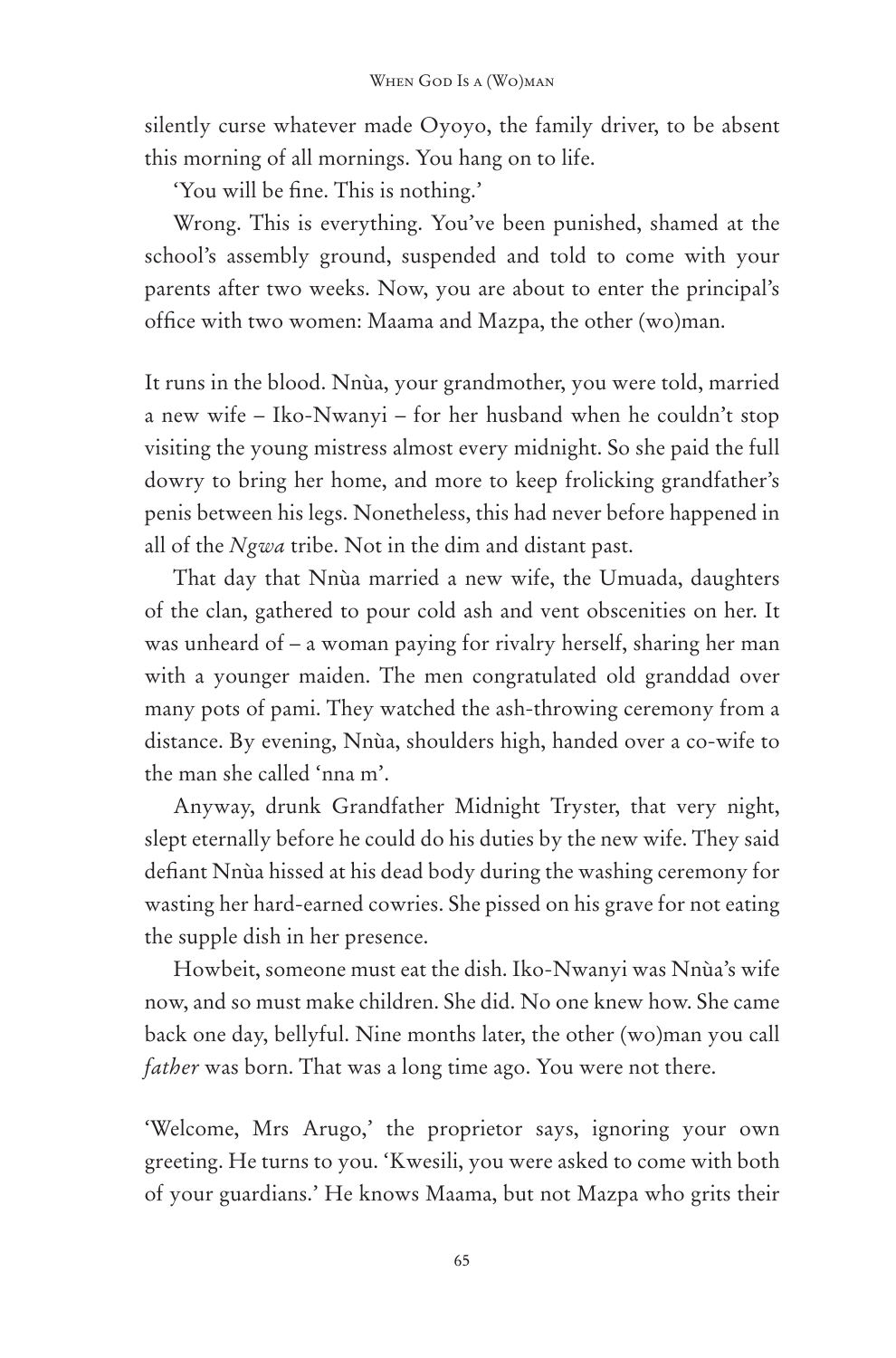teeth and take a seat without being asked. You know they are seething, and the proprietor's ignorance is not even the cause.

'These are my parents, sir,' you say.

He looks at Maama. 'Mrs Arugo, please, this is a dire matter and I shall need to speak with your husband.'

'You are looking at my husband,' mother replies coolly.

'Ma-dam?'

'That'd be *Sirdam Mazpa* to you, Mister Principal,' Mazpa glares at him, speaking for the first time. 'Now, if you would get to it. We don't have all day to haggle over who is what and what is not.'

'Oh, right, ma-sir-dam.' The owly-eyed potbellied man stutters and sits behind the clustered office table. Mother sits, too. You stand guard beside them. Your legs wobble for the reproach to come.

'Ahem! Ma-sir-dam, your boy here was reported to have been engaged in an unholy act with, errr, a fellow boy in the male bathroom. Now, not to say this school does not allow any form of illicit relationships amongst its students, this is a more grievous offence—'

'Because he was fucked by a fellow boy?' Mazpa's lips purse in an angry smirk.

'Em... I find your words a bit too strong.'

'Ehn now. Let's call their sin by its right name.'

The proprietor shifts uncomfortably in his seat. His belly heaves. 'We frown at every form of affair that takes place behind these walls, ma's'dam.'

'And how many of such cases have you had?'

'None.'

'How about the boys sneaking out of classes to have porn-inspired masturbation, as I can see no female students around here. Do they meet with this same punishment?'

'Pardon?'

'Thirty strokes of the cane in a public assembly, two weeks suspension and an eighty-leaves exercise book filled with the Lord's Prayer—'

'Ma's'dam, if you think we were harsh in our treatment...'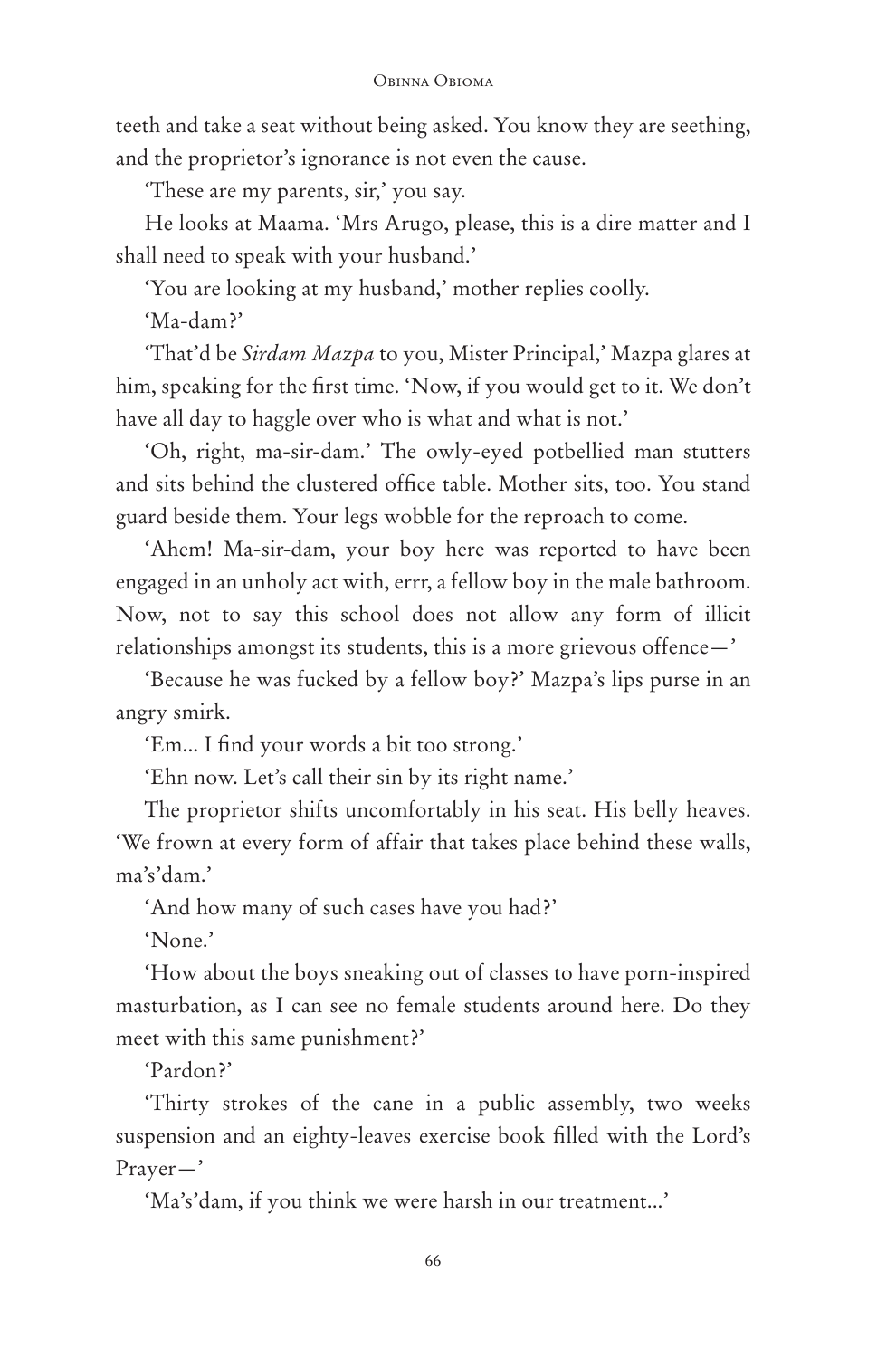'Maltreatment, mister, maltreatment. You literally flagellated my son! Tell me, do you believe two women can sire a child by themselves?'

'What? No!'

'But the theories of a virgin birth you never witnessed is more acceptable, eh?'

The man's face contours into discomfort.

Mazpa looks up at you and smirks, 'I told you here was a bad idea. God is not so unkind as to disrespect the sacrament of liberal beings.'

'S'ma, if you do not see anything wrong in what he did, then you are wrong.'

'No. The only thing he did wrong was getting caught. Because he was hiding! When all he could have done was wait till vacation, bring his lover home and do him all he wants in a place where his sensuality is respected!'

You stand there, listening. The argument rising, falling. Few teachers come to see what the fuss is about. Maama sits there with a smug grin as Mazpa say *fuck* again and again, to the proprietor's chagrin. You can't help but applaud your parents inside. *Tell him, Mazpa! Show him! In your face, Mr Scrawny Face Academic, in your face!* They are doing a great job defending you until they, again, bring up the question of your procreation – the Achilles' heel to your reality.

For all your knowledge and love for biology, you know you are not a product of asexuality. You know that, like Mazpa's true paternity, yours is an unrevealed memory. You know this goes beyond the chemistry of a trans body and a physically attractive woman who, like her mother-in-law, loves the very idea of making a child with no history. Perhaps, there is a form of fornication culturally acceptable which must be explored. Your family tree traces you to an improbable root, and God knows it bothers you some time.

It bothers you when other boys at the football field call your father *pussy*. You know they are right – but not in a derogatory way they intend it. It bothers you when Maama tells you to ignore them and not fight the world because she's sworn the oath of silence. Mazpa tell you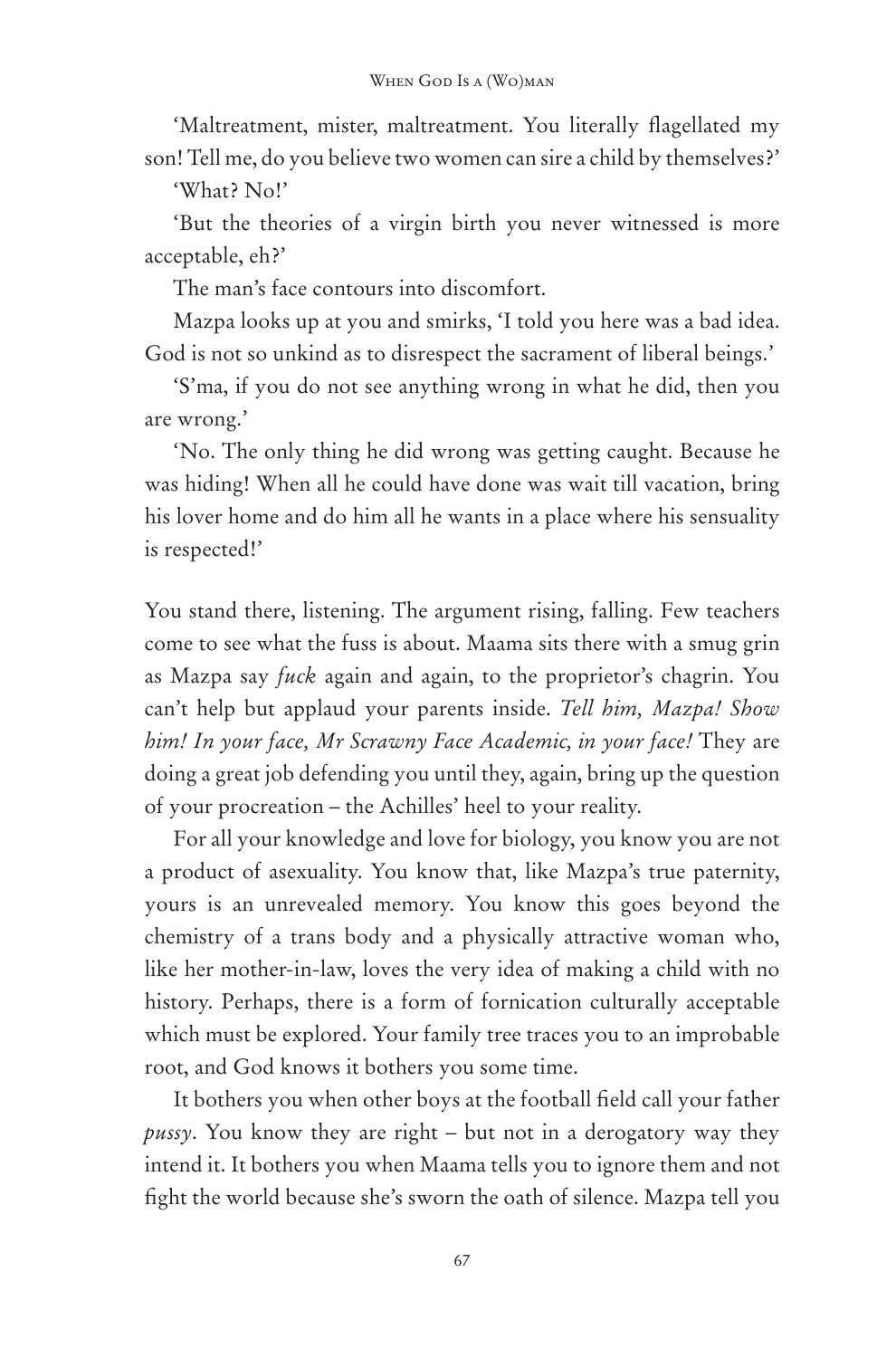## Obinna Obioma

that **their** lives, like yours, are a choice and no man's business. Like their father, Nnùa, they decided to become a husband figure when three of **theirs** died in America before they could become a mother.

They come back from the States transformed. Menopause set in like early morning dew. Someone needs to propagate the Nnùa lineage. In time, Maama becomes that surrogate species swinging both ways. Theirs is an unconventional matrimony. Twelve months later, you become the blessing of the pendulum union. You grow and learn to love the wom $(x)$ n in your life.

But when adolescence comes, it teaches you to crave for absence. Your life swings underneath weightless, suppressed urges for a male body. Regulated by fear. Until your final senior secondary class when this boy unveils the truth, one night. He gives you two tennis balls and tells you to rub them whenever you need him, and he would come. He does come, many nights in those weeks when the SS3 students stay back in school to prepare for WASSCE. You fancy the fantasy, how dreams come true, until the night the janitor becomes a watchdog.

Caught. Exposed. Disgraced. You think your world will fall apart. You feel sorry for Boy, too. But the worst is yet to c o m e.

'Wait, you mean to tell me this boy was not punished, too?'

'Actually, S'madam, your son forced himself on this boy.' 'What!?'

Maama and Mazpa echo your disbelief.

'I tell you, ma'am. It was rape. The boy testified.'

Mazpa looks up into your face, shocked. Speechless, you wag your head: it is not *totally* true. They glare at the proprietor.

'I want to see this boy. Now.'

Boy is called into the principal's office. Head bowed. But everyone can see the uncanny resemblance between you two. Sometimes, you want to think you bonded so well to look alike. Like you were predestined to be together. As brothers, as lovers. Everyone called you both twins after he joined the class. Maybe that was what brewed the friendship. So, how come this heartrending denial?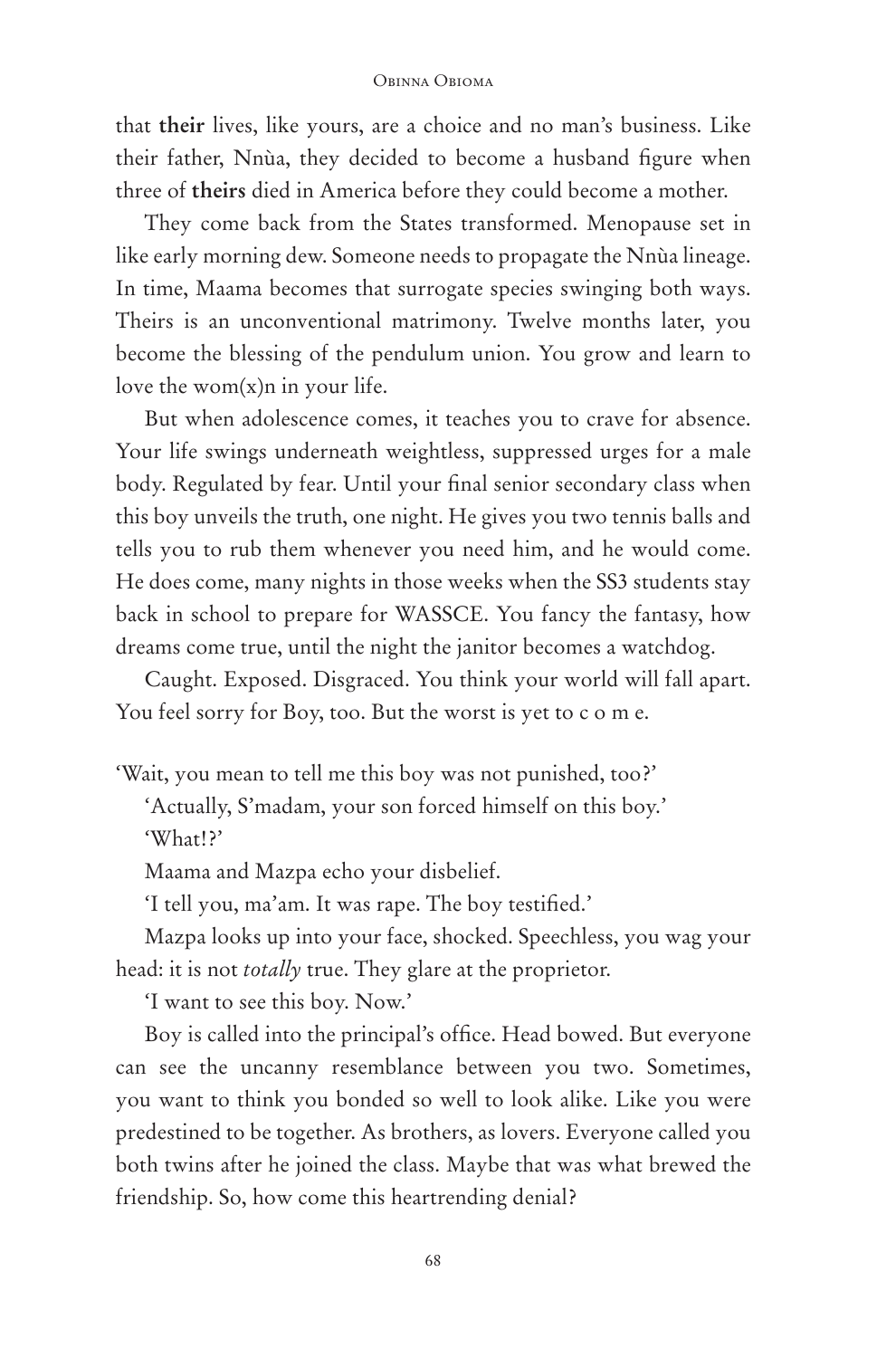Mazpa gives him a once-over. 'What's your name, boy?'

'Bironye Nnanna,' Boy answers, head still bowed.

You notice Maama squirm on her seat. Something more than surprise pervaded her face when Boy mentions his name.

'Bironye?' she asks.

'Yes, ma.'

'Tell us what happened, Nnaa. As truthfully as you must,' Mazpa entreats. Maama withdraws into silence.

It is all lies – what Boy said you did. You know it. Your parents know it. Because you're as soft-spoken as a man pleading to put 'just the tip' into a naïve virgin on a cold Harmattan night. And, of course, you can't possibly bully a boy bigger than you. It's either consensual or he's decided to save face.

You can't believe your ears. Boy's words are defacing, not what the constellations heard him tell you over and over again in the cover of darkness. In the commotion – Boy trying to sound as believable as he can, you crying out your innocence – someone else storms into the office. Maama is the first to see him.

'Abraham!'

'Arugo!'

You are taken aback by the knee-jerk reaction of the two. Maama has suddenly come out of her shell. What exactly is going on here?

Mazpa lets out a false cough. Everyone is jolted back to reality.

'Mr Bironye, please, have a seat,' the proprietor gestures with his hand.

He sits beside Maama.

'What are you doing here?' Maama leans in to whisper.

'A new boy molested my son in a very serious sort of way, two weeks ago. Just few weeks here and someone has turned my son into an asshole! I was called this morning to come and find out who—'

'It's our ... *daughter*,' Maama nudges him calmly.

The man looks up at you in sheer unbelief. 'Oh. My. God.' Mazpa coughs again.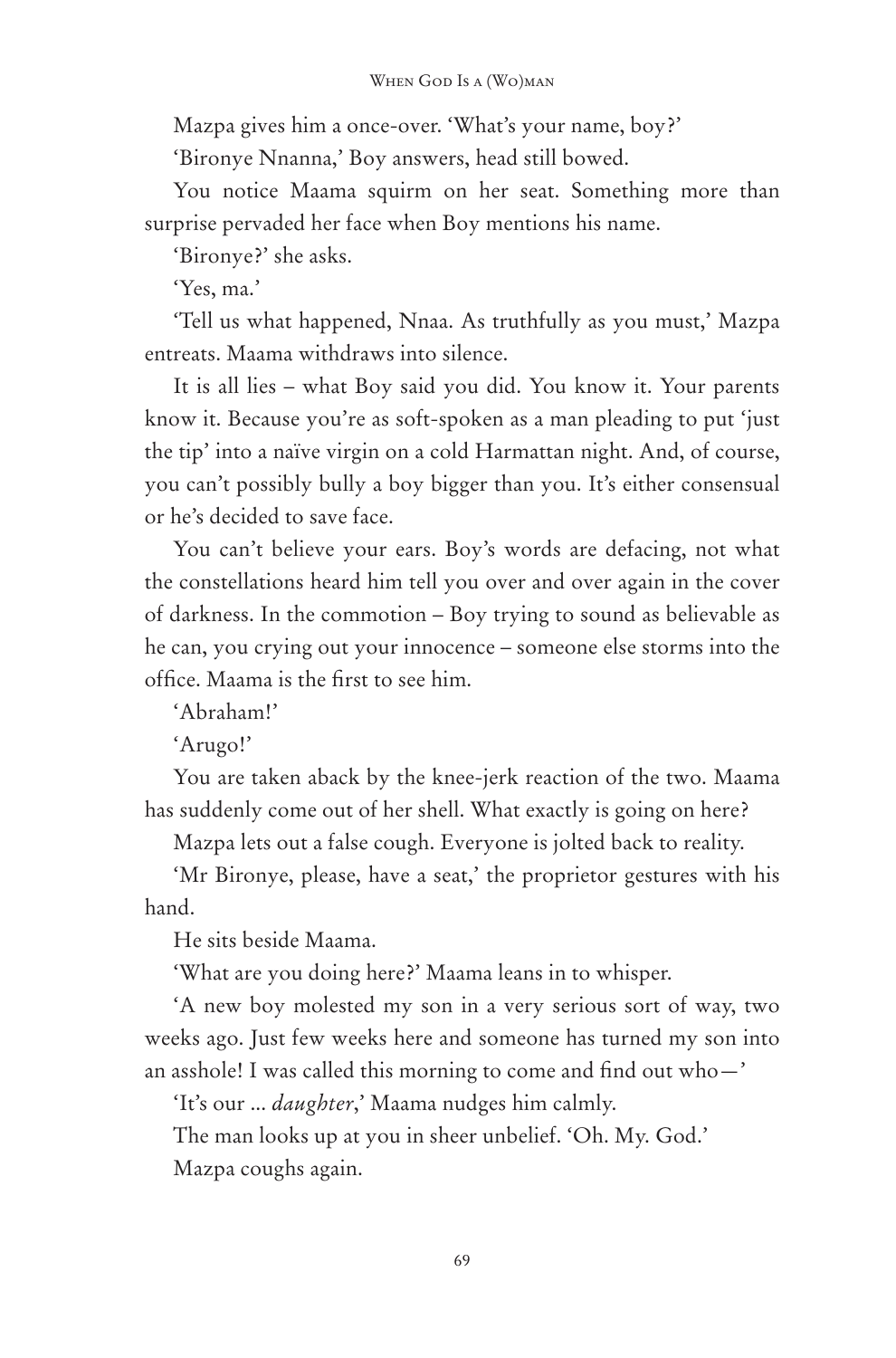## Obinna Obioma

You were born Obiageli. First of your name. You thrived on this other side of life where boys dominated the playground and the girls clung to their mothers' laps to learn how to be domesticated. You grew and fought and cursed with the street boys of Lagos because Maama said, 'Why not? Are you not as strong as them?' Yours was a popular world where you sang and danced with the Jackson Five and moon-walked with grownup Michael Jackson.

The last time you saw Jackson's documentary on Fox 24 was at his funeral. You were 13 and wondered how a handsome ebony boy could have grown to become this fair *beautiful* man. You wondered why he ran from his true colour to become a version of your cravings. Long wavy hair, curly locks dropping over his serene face, he was a total upgrade to Will Smith, your secret crush and favourite Hollywood actor.

At your first costume party in junior school, you became both – the dead artist and the living legend. Maama approved. Just like Mazpa agreed to fill your wardrobe with unisex cloths because you were obsessed with the in-betweens. Black tux, white sleeves, matching slacks inches above ankles, gleaming white socks, trendy moccasins: everyone said you looked like a young version of black MJ, except your hair was shorn as low as Smith's in *I Am Legend.* You peered with the boys, danced with the feminine finesse of MJ and the will and strength of Smith. Then people started talking.

It started with the gossip girls who you rarely kept company. It was on the lips of the older women of Obalande. Until you no more could understand why they wouldn't let you be what you knew was normalcy for you. At senior school, when Mazpa said it was okay to use phones and the Internet, your first Google search was *Why can't I be me, here? Is this transfiguration? Am I an example of incomplete metamorphosis?*

At 17, Google replied: *Development of self-identification as [words omitted because they do not totally define you] is a psychological and socially complex state, something which, in this society, is achieved only over time, often with considerable personal struggle and self-doubt, not*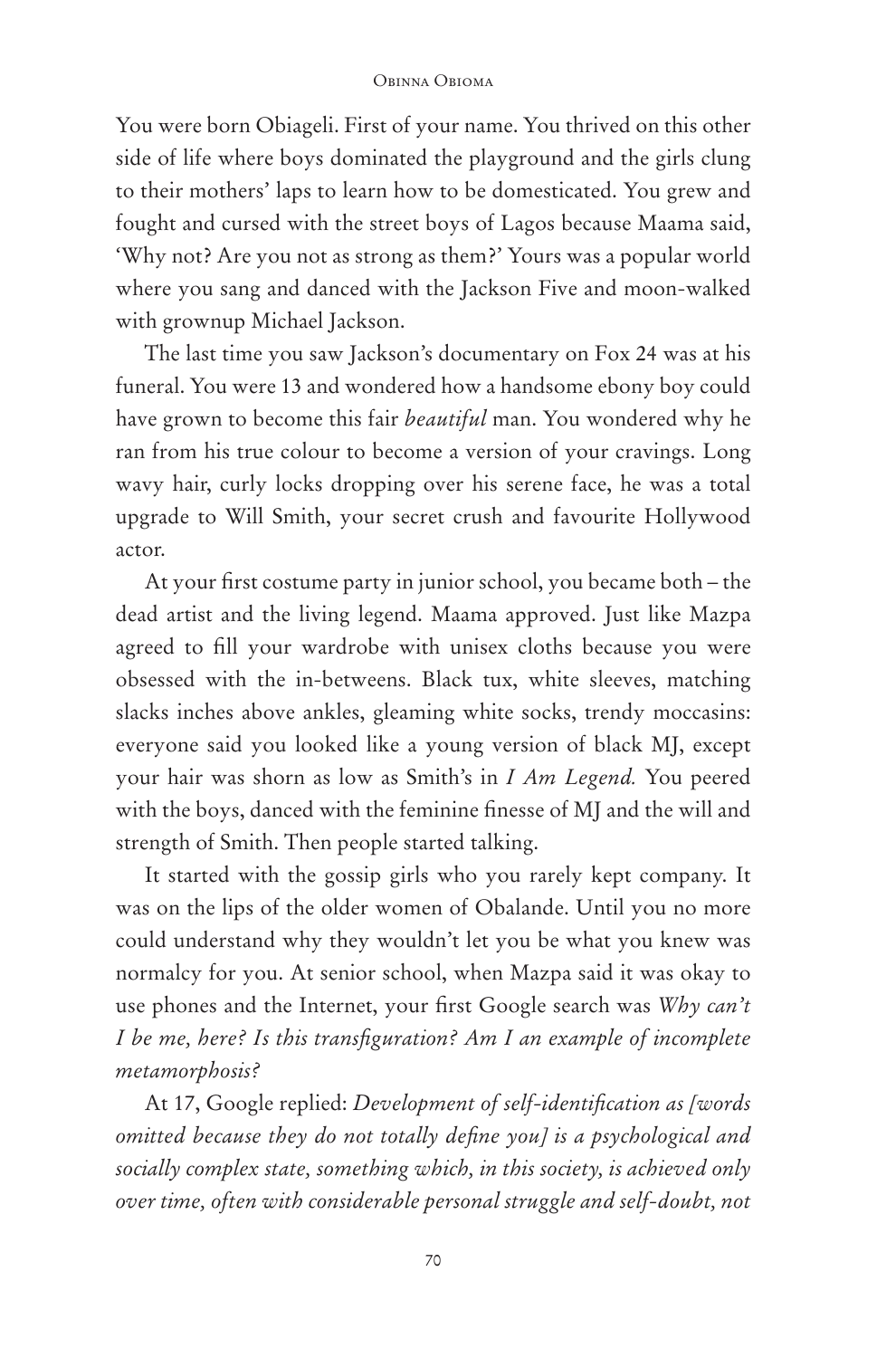*to mention social discomfort.* 

True. You *are* the apophasis that was never mentioned. You shrank inwards, and so did your breasts. They refused to bloom as big as Eniola's. *Will doesn't have chest as big as Dwayne Johnson's, does he?*  So, you never needed those, either.

Mazpa and Maama mirrored your evolution, aided your recreation. When for the third time a school refused to accommodate your choice of being, you all moved to a place where you can be yourself without fear. You left Obalande for Victoria Island. You left Obiageli for Kwesili – a name which, in any tongue, had no label.

'OK. What was that about back there?' you and Mazpa ask at once, walking towards the school gate.

'Exactly what you're never supposed to find out,' Maama smiles and winks at Mazpa. Her eyes plead with theirs to get the wing of it without making her explain much.

'Oh no! Really? That's him?' They let out a hysterical laugh.

'Wait. Th-that's who?' You still don't get it.

'Your father!' they chorus.

'Actually, surrogate-father,' Maama explains. 'We borrowed his seed in a round. That's how it's always worked. Like Nnùa, your *grandpama*, Mazpa looks the other way, I pick a man, come back nine months later, we have you, and ta-da! Are we not one queer family?'

It is a hard purchase – the revelations, the possibility that...

'You've been sleeping with your brother this whole time, Kwesili!' Mazpa shrills. They crack up.

'Technically, it's your stepbrother,' Maama says.

'Really?'

'Yeah. Why else do you think Mr Bironye dropped all charges for all the things we know you didn't do?' Mazpa says.

You're now starting to get the hang of it. 'So, basically, my actual father is not supposed to know what became of your pregnancy, Maama?'

'Nope. All he knows is he has a daughter. It's all in the contract,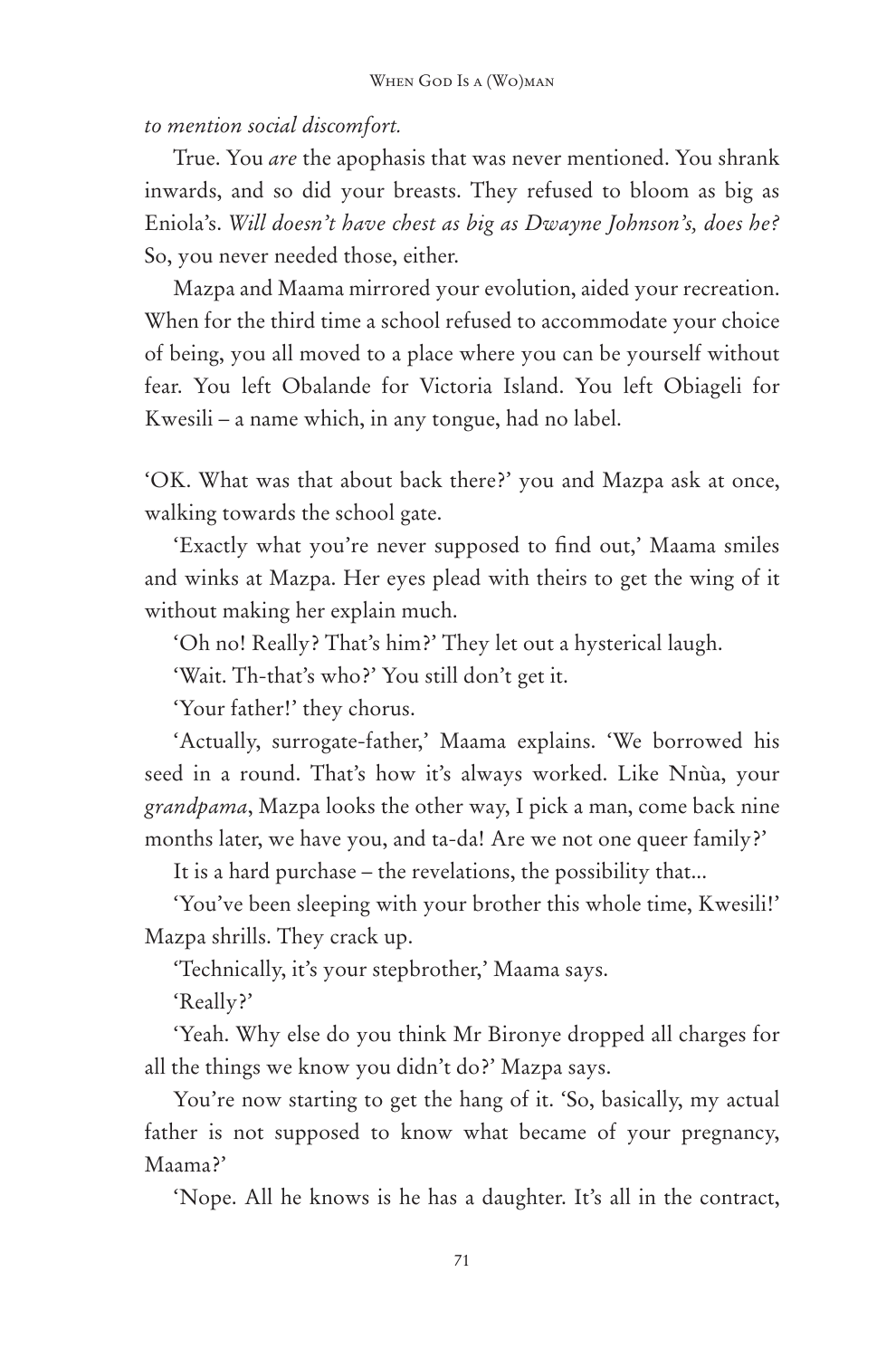so he won't wake up one morning and decide to claim you. In fact, he already did have a family when we met.'

Mazpa rolls her eyes. 'Hello, people! I am standing right here, and I still am not supposed to know who slept with my wife.'

You all laugh. How much you love these two. You *are* one queer family, and you couldn't help but imagine how baffled Mr Bironye must have felt looking into the brown eyes of a boy who supposedly should be his daughter, in an all-boys' school!

'Will he tell Nnanna?' you ask.

'Will you?' Maama asks.

Oh no! Lord knows you won't. Too much discovery for a day. You're doing all you can to take it all in. Boy already has much to contend with. One more secret and you think he might fall off a cliff. But, what if he knows?

'Kwesili!' someone calls from along the hallway. It is Boy. You sigh, but not in dejection, and wait. Maama and Mazpa continue on their way. Boy runs up to you.

'Hey.'

'Hey.'

You both stand there, staring into the other's eyes and counting your teeth. Heads poke through classroom windows. They snigger and grunt, wonder what exactly is going on between you two. Moments pass. You take his hand.

'I am sorry,' he says.

'Me too. Umm... I'll see you on Monday, or this weekend or ... whenever?' You rush the words fearing he might hear the percussions of your heart like djembe drums at midnight.

'OK. Weekend then,' he smiles, and walks back to class.

'Maama, did you see the look on the principal's face when dad kept saying "fuck"? His face kept puffing like an overfed baby about to throw up!'

'Mind your mouth, Kwesili. No f-words,' Mazpa warns. 'I and your mom are the only ones allowed to used them. It's an adult's thing.'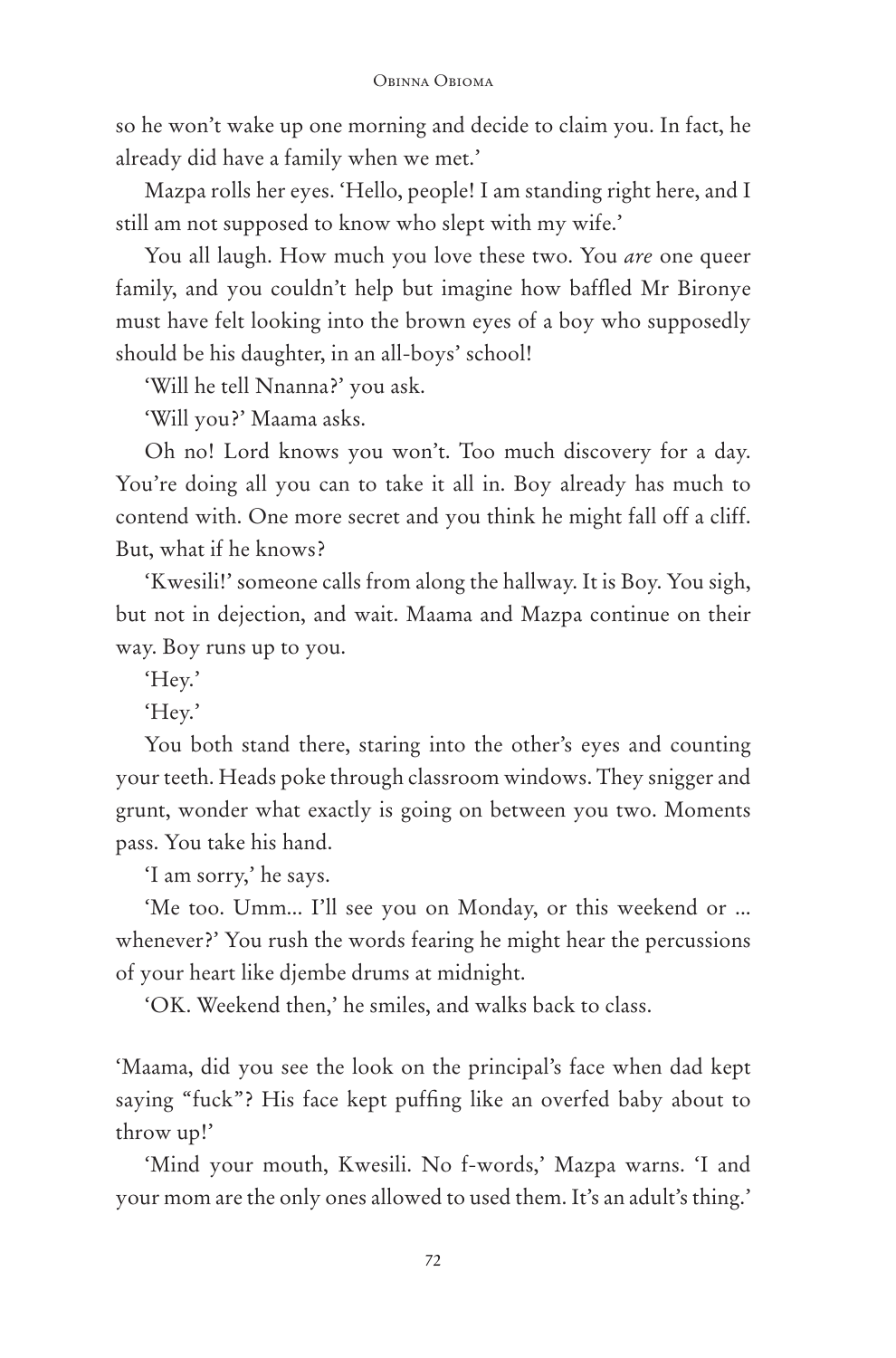They exchange knowing looks and laugh loud again.

'You know you almost blew this, Kwesili,' Mazpa says, serious now. 'You have to really tread cautiously here until you finish your exam, then you can travel to the States.'

You think about the United States. It has a queer ring of braveness, and freedom, and liberty. Like *temenos* – a sacred circle for every *body*...

'But wait o,' Mazpa's voice jams into your reverie. 'How is it you get to rape a boy? I knew something was wrong the moment the principal said you raped that boy.'

Almost everyone in the *tuke-tuke* bus turns to cast a puzzled glance at the three of you seated at the back, to confirm their ears. You don't need a soothsayer to tell you that the whole family chitchat is making them uncomfortable. It is *un-African*, unethical, uncouth. The driver steps hard on the brake, missing a wheelbarrow pusher by the skin of his own teeth. Curses and mutterings rise and fall.

'Driver, you wan kill pesin? Keep eye for road na!'

'She say nah boy im rape?'

'Who him dey call dad?'

'Be like the boy na homo.'

'Na them. *Americana* people.'

You ignore the side talks and applaud yourself for having saved the situation, although not totally. No one in school is supposed to know you are not exactly what you look like. So, when Boy caught you, pants down, easing yourself in the boys' bathroom, there were only two things to do: tell him the truth and fall in love with him. The plan worked, kept working, until the janitor caught two 'boys' making out at night in the bathroom. The story, however scandalising for both parties, needed a little twist to save Boy (and yourself) from the greater consequences, if the actual truth is to be told.

For love's sake, you get the strokes of cane and suspension, and your lover gets to be the 'big boy fucked in the ass by a smallie.' You are not expelled from school (would have been the fourth time) because, of course, Abraham is your father and your God is a (wo)man. You